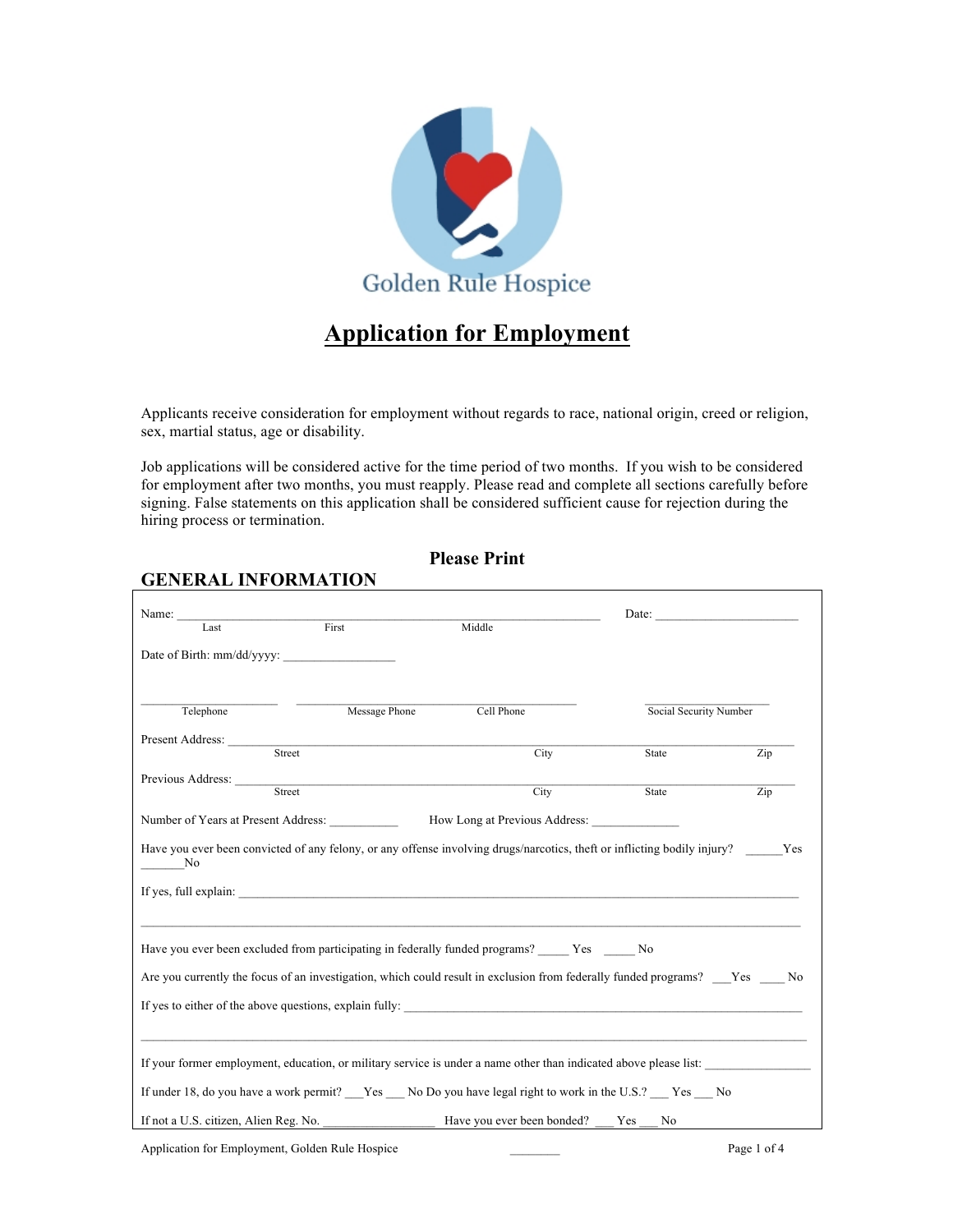| If yes, where? |
|----------------|

| If yes, where? $\frac{1}{\sqrt{1-\frac{1}{2}}\sqrt{1-\frac{1}{2}}\sqrt{1-\frac{1}{2}}\sqrt{1-\frac{1}{2}}\sqrt{1-\frac{1}{2}}\sqrt{1-\frac{1}{2}}\sqrt{1-\frac{1}{2}}\sqrt{1-\frac{1}{2}}\sqrt{1-\frac{1}{2}}\sqrt{1-\frac{1}{2}}\sqrt{1-\frac{1}{2}}\sqrt{1-\frac{1}{2}}\sqrt{1-\frac{1}{2}}\sqrt{1-\frac{1}{2}}\sqrt{1-\frac{1}{2}}\sqrt{1-\frac{1}{2}}\sqrt{1-\frac{1}{2}}\sqrt{1-\frac{1}{2}}\sqrt$ |
|---------------------------------------------------------------------------------------------------------------------------------------------------------------------------------------------------------------------------------------------------------------------------------------------------------------------------------------------------------------------------------------------------------|
|                                                                                                                                                                                                                                                                                                                                                                                                         |
| How were you referred to us?                                                                                                                                                                                                                                                                                                                                                                            |
| List any friends or relatives working here:                                                                                                                                                                                                                                                                                                                                                             |
| Have you ever worked for this facility before? Yes No If yes, when?                                                                                                                                                                                                                                                                                                                                     |
| Position Held: Reason for Leaving?                                                                                                                                                                                                                                                                                                                                                                      |
| Do you have any commitments to another employer, which might affect your employment with us? Yes No                                                                                                                                                                                                                                                                                                     |
|                                                                                                                                                                                                                                                                                                                                                                                                         |

## **WORK DESIRED**

| Position desired: $1st$ | $\lambda$ nd           | 3rd                    | Date you can start            |
|-------------------------|------------------------|------------------------|-------------------------------|
| Shift Preference $1st$  | 2 <sub>nd</sub><br>3rd | Can you rotate shifts? | No Expected Pay Rate:<br>Y es |
| Full-Time               | Part Time (            | hrs/wk)                | Temporary: From:<br>to:       |

*Due to working with Nursing Homes, Assisted Living, Hospice and private patients and their scheduling, the positions will require flexibility on hours worked. Please consider carefully all of your personal time commitments before responding to the above.*

#### **WORK HISTORY**

List your present or most recent employer first. Include military service if among last four jobs. Give dates of unemployment if applicable. You may list<br>Volunteer experience if you do not have paid work experience. (Pleas

| Employer            | Address                 | Telephone                    |  |  |
|---------------------|-------------------------|------------------------------|--|--|
|                     |                         |                              |  |  |
| Dates of employment | Job Title               | Supervisors Name / Job Title |  |  |
|                     |                         |                              |  |  |
| From<br>To          |                         |                              |  |  |
| Final Salary        | Reason for Leaving      |                              |  |  |
| Unemployed          | Reason for Unemployment |                              |  |  |
| To<br>From          |                         |                              |  |  |

2

| Employer            | Address                 | Telephone                    |
|---------------------|-------------------------|------------------------------|
|                     |                         |                              |
|                     |                         |                              |
| Dates of employment | Job Title               | Supervisors Name / Job Title |
|                     |                         |                              |
| From<br>To          |                         |                              |
| Final Salary        | Reason for Leaving      |                              |
|                     |                         |                              |
|                     |                         |                              |
| Unemployed          | Reason for Unemployment |                              |
|                     |                         |                              |
| From<br>To          |                         |                              |

3

| ┘                   |                         |                              |
|---------------------|-------------------------|------------------------------|
| Employer            | Address                 | Telephone                    |
|                     |                         |                              |
|                     |                         |                              |
|                     |                         |                              |
|                     |                         |                              |
| Dates of employment | Job Title               | Supervisors Name / Job Title |
|                     |                         |                              |
|                     |                         |                              |
| To<br>From          |                         |                              |
| Final Salary        | Reason for Leaving      |                              |
|                     |                         |                              |
|                     |                         |                              |
|                     |                         |                              |
|                     |                         |                              |
| Unemployed          | Reason for Unemployment |                              |
|                     |                         |                              |
|                     |                         |                              |
| To<br>From          |                         |                              |
|                     |                         |                              |

| Employer            | Address   | Telephone                    |
|---------------------|-----------|------------------------------|
|                     |           |                              |
|                     |           |                              |
| Dates of employment | Job Title | Supervisors Name / Job Title |
|                     |           |                              |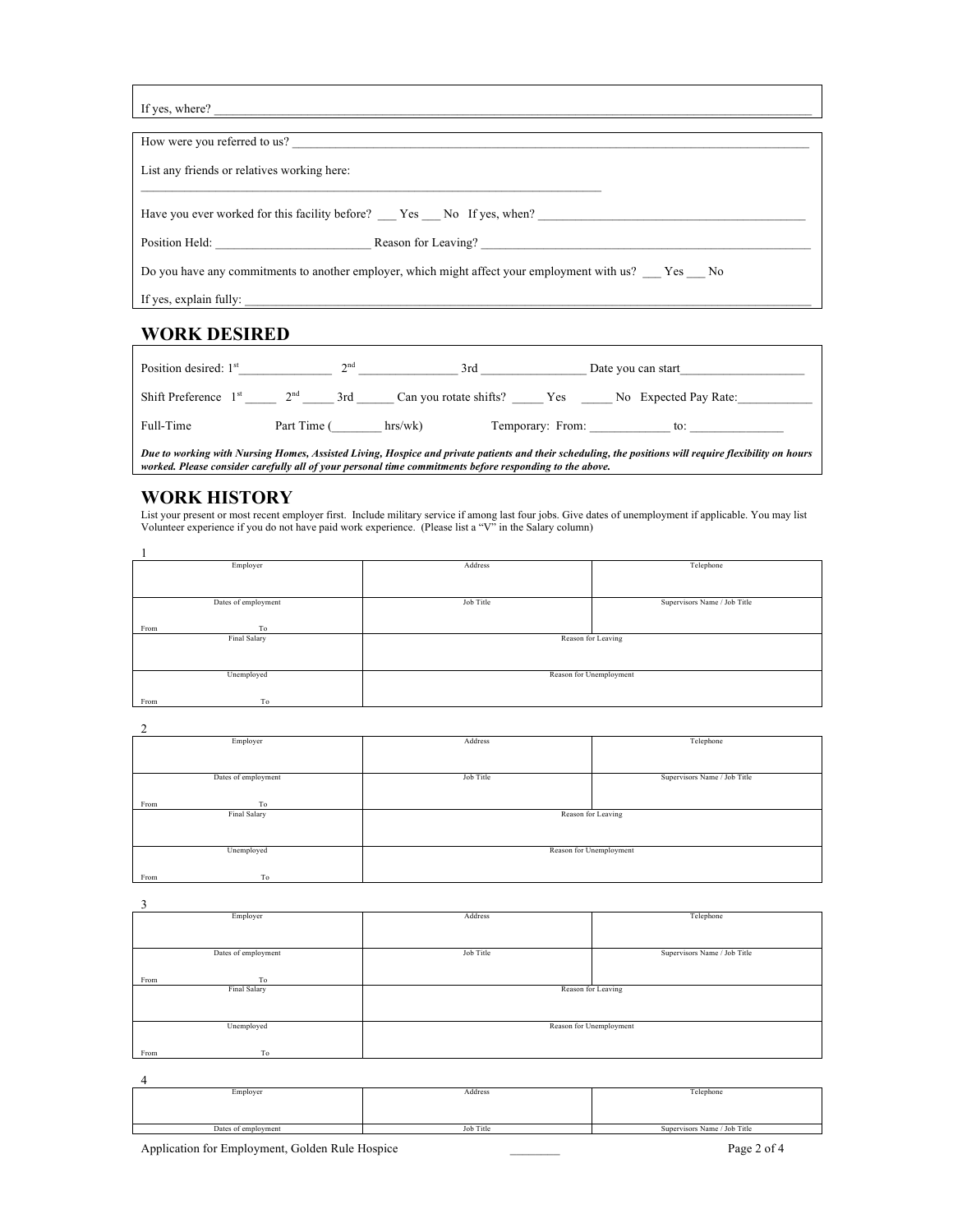| From<br>To   |                         |  |
|--------------|-------------------------|--|
| Final Salary | Reason for Leaving      |  |
|              |                         |  |
|              |                         |  |
| Unemployed   | Reason for Unemployment |  |
|              |                         |  |
| From<br>To   |                         |  |

All references may be checked, including my present employer.

\_\_\_\_\_\_All but the following\_\_\_\_\_\_\_\_\_\_\_\_\_\_\_\_\_\_\_\_\_\_\_\_\_\_\_\_\_\_\_\_\_\_\_\_\_\_\_\_\_\_\_\_\_\_\_\_\_\_\_\_\_\_\_\_\_\_\_\_\_\_\_\_\_\_\_\_\_\_\_\_\_\_\_\_\_\_\_\_\_\_\_\_\_

### **EDUCATION**

| School             | <b>Name and Address of School</b> | Course of<br>Study | <b>Circle Last Year</b><br>Completed |                         | Did You<br>Graduate     | <b>Last Diploma</b><br>or Degree |  |  |
|--------------------|-----------------------------------|--------------------|--------------------------------------|-------------------------|-------------------------|----------------------------------|--|--|
| High<br>School     |                                   |                    | $\mathbf{1}$                         | $\overline{2}$          | $\overline{\mathbf{3}}$ | $\overline{\mathbf{4}}$          |  |  |
| College            |                                   |                    | 1                                    | $\overline{2}$          | $\mathbf{3}$            | $\overline{\mathbf{4}}$          |  |  |
| Other<br>(Specify) |                                   |                    | $\mathbf{1}$                         | $\overline{\mathbf{2}}$ | $\overline{\mathbf{3}}$ | $\overline{\mathbf{4}}$          |  |  |

#### **LICENSURE**

Complete the following section if the position for which you are applying for requires a license, certification or registration of any kind. List any additional licenses that you may posses as well.

| Type of License/Registration | State | Number | <b>Expiration Date</b> |
|------------------------------|-------|--------|------------------------|
|                              |       |        |                        |
|                              |       |        |                        |
|                              |       |        |                        |
|                              |       |        |                        |
|                              |       |        |                        |
|                              |       |        |                        |
|                              |       |        |                        |
|                              |       |        |                        |
|                              |       |        |                        |
|                              |       |        |                        |
|                              |       |        |                        |

If you do not have required license, have you applied? \_\_\_ Yes \_\_\_ No If an exam is required, give scheduled date: \_\_\_\_

If not licensed in this state, have you applied for reciprocity? \_\_\_ Yes \_\_\_ No

Please give us any additional information you feel would be useful to us ( include honors received, volunteer or community services, special qualifications, memberships in professional organizations or other information you feel is related to your application for the position for which you are applying.

#### Please Read Carefully

I certify that the information contained in this application is correct to the best of my knowledge and understand that falsification of this information is grounds for refusal to hire, or if hired, dismissal.

Except as noted otherwise above, I authorize any of the persons or organizations references in this application to give you any and all information concerning my previous employment, character and general reputation, education, or any other information they might have, personal or otherwise, with regard to any of the subjects covered by this application and release all such parties from all liability for any damage that may result from furnishing such information to you. I authorize you to request and receive such information. The Company completes a background check, 3 year MVR, and drug test on any and all potential employees.

I understand that it is important that I am at work when scheduled and therefore I am responsible to make the necessary transportation arrangement to ensure that I am at work on time and as scheduled.

Application for Employment, Golden Rule Hospice Page 3 of 4